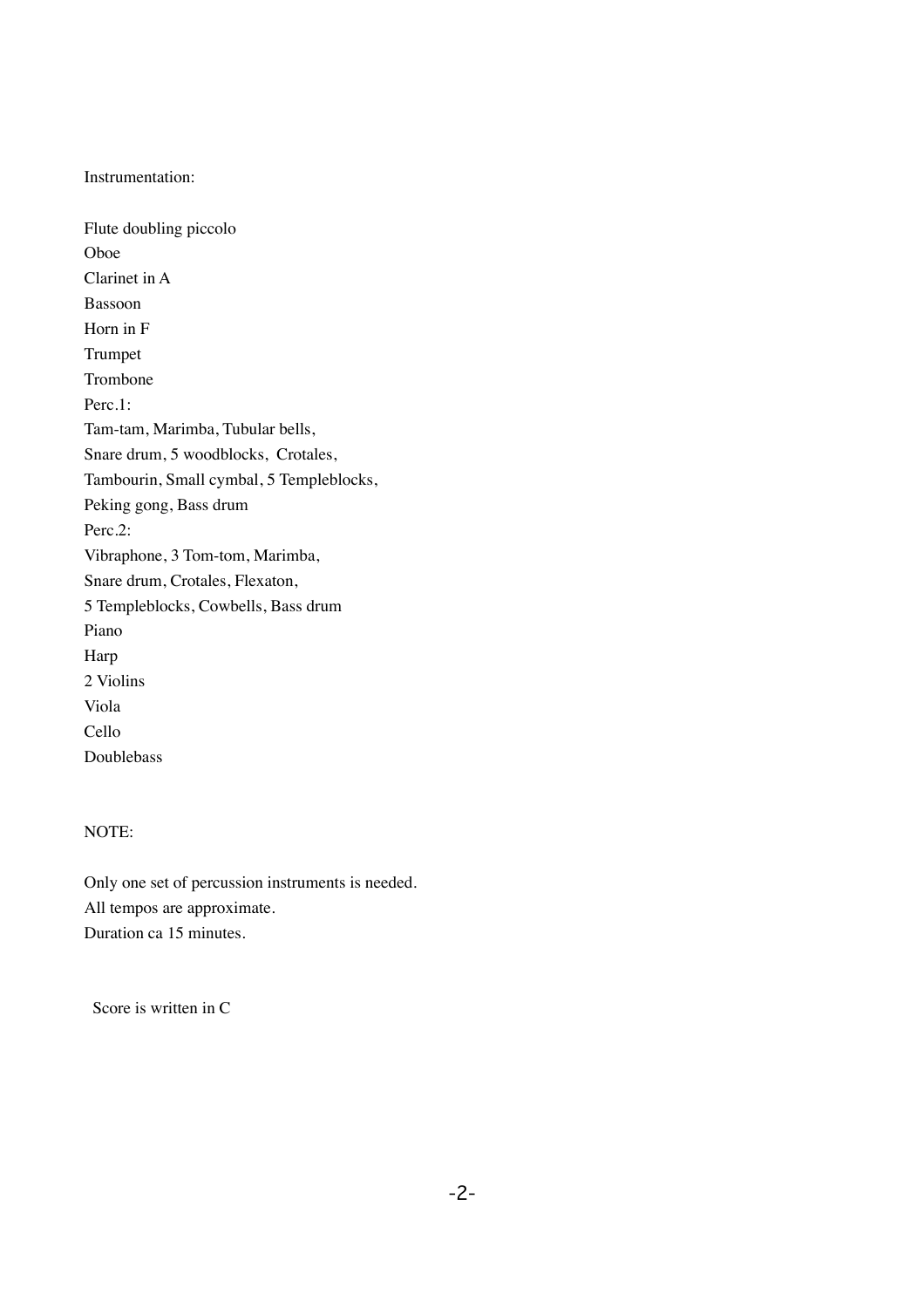

-3-